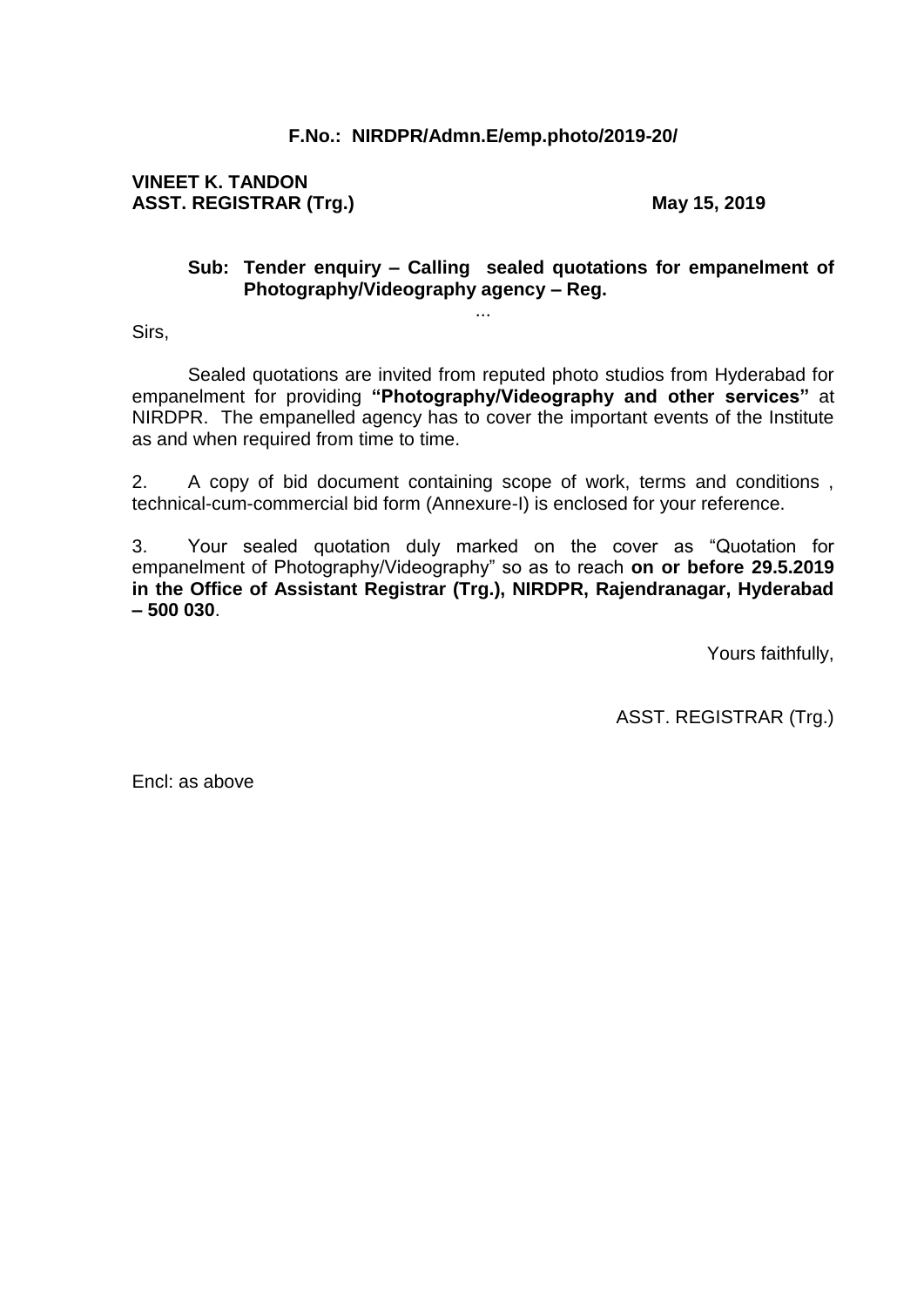

# **NATIONAL INSTITUTE OF RURAL DEVELOPMENT & PANCHAYATI RAJ Rajendranagar, Hyderabad – 500 030.**

## **SEALED QUOTATIONS ARE INVITED FOR EMPANELMENT OF AGENCIES FOR PHOTOGRAPHY/VIDEOGRAPHY AND OTHER SERVICES**

#### **1. Scope of work:**

The agency should cover the photos and Video events at NIRDPR and field visits as and when required and some times even at short notices also.

Photography services must be able to capture high-resolution (300dpi) images of key attendees, exhibits, speakers, candid crowd photography and group photos / portraits in specified area within NIRDPR or field.

The agency must also be able to edit and deliver high-resolution images in digital format on regular sizes.

Deliver various products like High-quality photos that can be re-produced in print, multi-media and online formats. These could include publications, flyers, posters, banners, films, presentations, websites, CDs, etc.

The photographs are to be printed on high quality on glossy (if informed matte also) paper, using Kodak/Konica/Fuji paper chemicals with accurate colours.

Videography services must be able to film portions of events, including capturing Broll footage onsite. Subjects may include speeches, presenters, award recipients, or testimonials. Services must also be able to edit and deliver both FHD or UHD ( 4K) footage in digital format.

**For Photography:** Coverage with their own latest DSLR (high resolution) digital camera/having 18mm to 105 mm zoom lens (ED lens), Tele lens and other required lenses, dedicated flash with strobe lights.

**For Videography**: coverage with their own equipment like FHD/UFD/ 4k/2k/ XD CAM having all required tripods, LED lights and other required equipment.

High quality footage required for broadcast or non-broadcast.

#### **Deliverables**

**Photos** : After coverage, the printed or digital photographs will be provided as per required size and are to be delivered along with soft copies on the same day/next day as per requirement.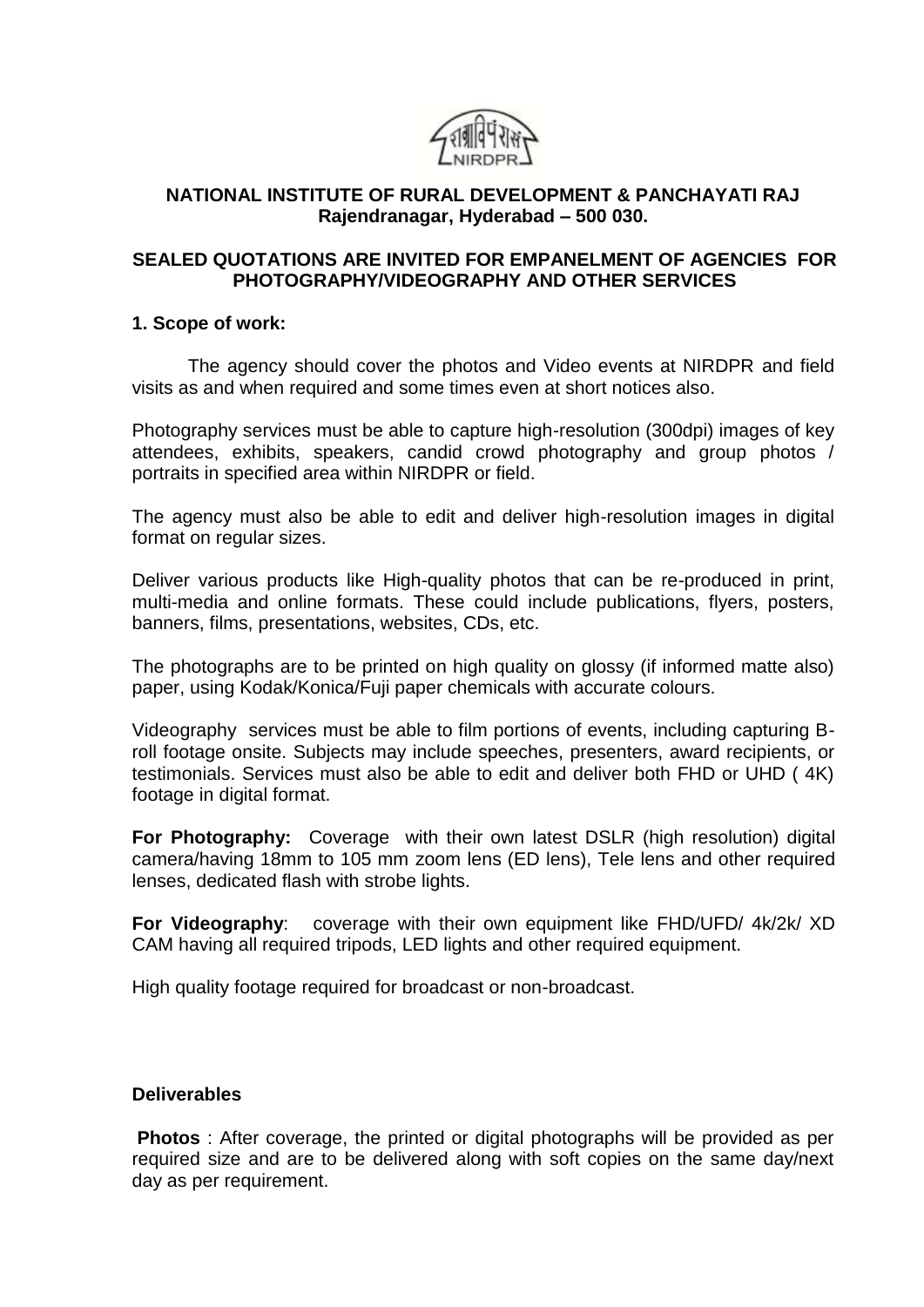All photographs taken in digital, the soft copy should be given to NIRDPR with High resolution out put. Photograph size can vary from 4"x6"to 12"x10". Images should be delivered in electronic format (.jpg, .png, .tiff, etc.) on CD-ROM or DVD-ROM or **if request for copied in hard disk**.

**Videos:** Deliver both FHD or 4Kresolution footage in digital format. Films in Full High-Definition 1920x1080p or high resolution 3840 x 2160 or 4096 x 2160 pixels. All videos should be broadcast quality only, copies be HD-DVD, Blu Ray **or if request for copied in hard disk**.

## **2. Eligibility Criteria for bidders and selection procedure:**

| 1.   EMD for Rs. 2,000/- (Rupees two thousand only)                    |
|------------------------------------------------------------------------|
| 2.   PAN details of the firm                                           |
| 3. GST Registration                                                    |
| 4. Name of three major customer preferably govt. agencies              |
| to whom such services were provided during the proceeding              |
| three years.                                                           |
| 5. The firm should be located within a proximity of 10 kms from NIRDPR |

# **3. Conditions:**

The programmes / events to be covered from time to time In case of unavoidable circumstances, if the programme / event is cancelled / postponed information will be provided to the concerned agency.

It is the responsibility of the agency to arrange the photo session well in advance (as per group size) minimum 30 minutes with all required items like chairs, stands , platforms and if required any other at the location and to keep them back at same place after taking group photos.

Group photographs should be given with NIRDPR logo, program / course title and the names of the participants as given by program directors / Audio Visual Section in soft form to be printed on photos as per specified.

## **4. GENERAL TERMS AND CONDITIONS**

- i) The sealed quotations in (technical and financial bids) for this work are accepted on or before 29.5.2019.
- **ii)** Mere fulfilment of all the stipulations as constrained in the document, terms and conditions annexed to the quotation does not confer any right on the bidders to acceptance of their quotation.
- **iii)** The bidder should enclose a Demand Draft for **Rs. 2000/-** (Rupees two thousand only) in favour of NIRDPR payable at Hyderabad drawn on any Commercial Bank to the bid document towards EMD. The EMD amount will not carry any interest whatsoever.
- **iv)** The successful bidder will be required to pay performance security/security deposit of Rs. 10,000/- (Rupees Ten thousand only). The security deposit so collected will not carry any interest.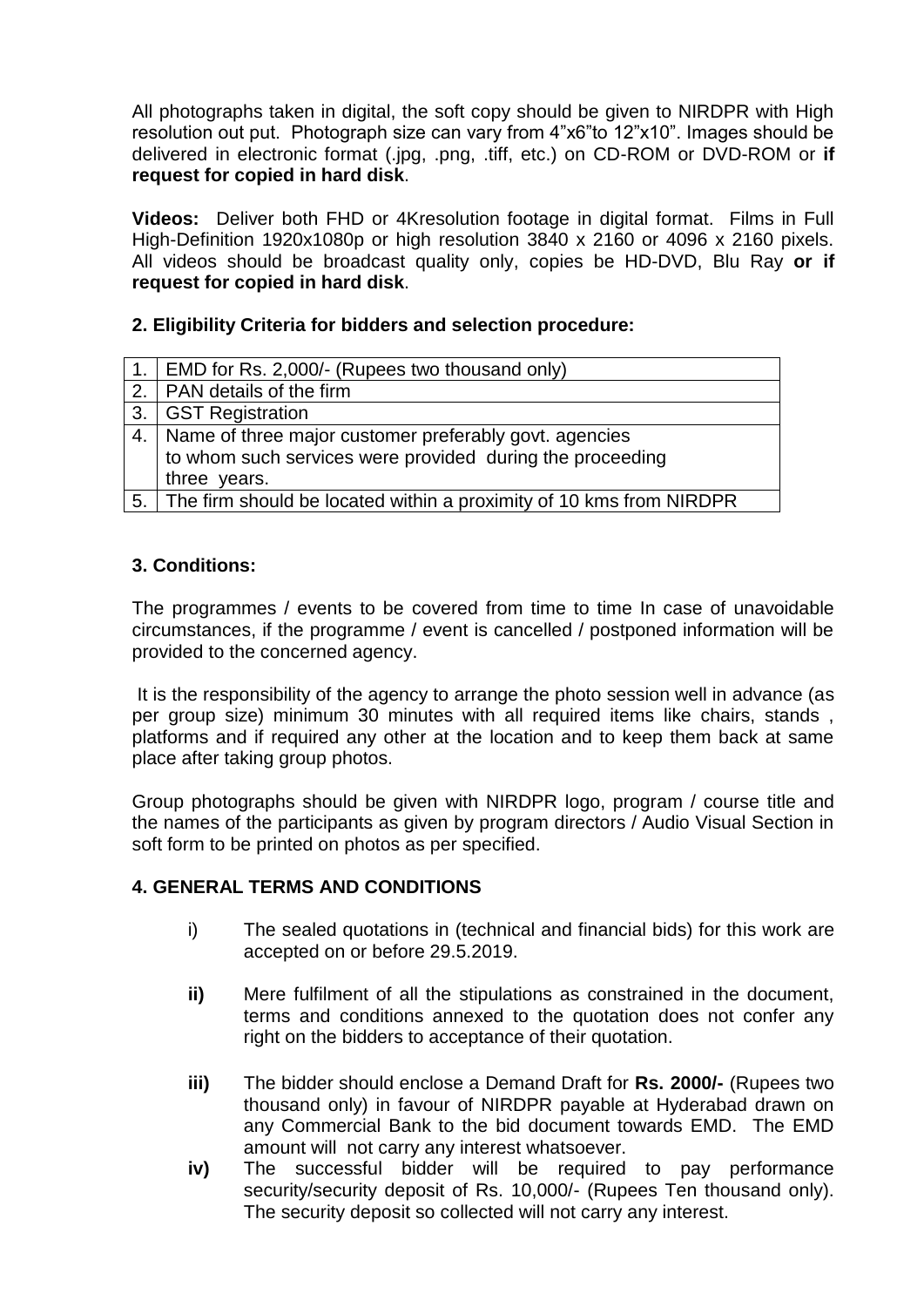- **v)** Lit of Offices/Departments/Institutions where the bidder is already undertaking similar services, should attach photo copy of the work order issued by the clients.
- **vi)** The NIRDPR reserves the right to forfeit the EMD of empanelled bidder on account of (i) premature withdrawal from the bidding (ii) nonpayment of security deposit. The decision of the Director General, NIRDPR shall be final in this regard.
- **vii)** NIRDPR reserves the right to forfeit the security deposit of the empanelled firm who do not execute the work assigned as per the Work Order. The decision of the Director General, NIRDPR shall be final in this regard.
- **viii)** Penalty is liable to be levied on the empanelled firm which does not execute work according to quality and time limit specified in the Work Order.
- **ix)** Corrections, if any, must be attested. All amounts shall be indicated both in words as well as in figures. Where there is difference between the amount quoted in words and figures, amount quoted in words shall prevail.
- **x)** The agencies may be asked to exhibit their photography/videography of similar nature of works before the authority of NIRDPR.
- **xi)** Payment terms: Payment within 30 days from the date of satisfactory completion of photography / video work and on submission of the bill. No advance amount will be paid. Statutory taxes as applicable at source will be deducted from the Bill. All payments will be made by crossed cheque payable at Hyderabad.
- xii) The successful bidder should cover the photo events at NIRDPR as and when required as per the instructions of the authorized officer with their own SLR (high resolution) digital camera having 18mm to 105 mm zoom lens (ED lends). Tele lens dedicated flash with strobe lights. After coverage, the photographs will be provided as per required size and are to be delivered along with soft copy at AV section of CDC, NIRDPR with delivery challan and bill. The authorized representative will inform the programmes to be covered from time to time. In case of unavoidable circumstances, if the programme scheduled is cancelled / postponed, the Institute shall not pay any amount for attending such visits by the bidder. The successful bidder should also take group photos of the participants who attending various training programmes at the identified location by the authorized representative of the Institute. It is the responsibility of the bidder to carry required number of chairs (depending on the number of participants) from Lecture Hall to the identified location and to keep them back at same place after taking group photos.
- **xiii)** For printing of photographs as required by NIRDPR, the successful bidder should collect the soft copies of the same from the authorized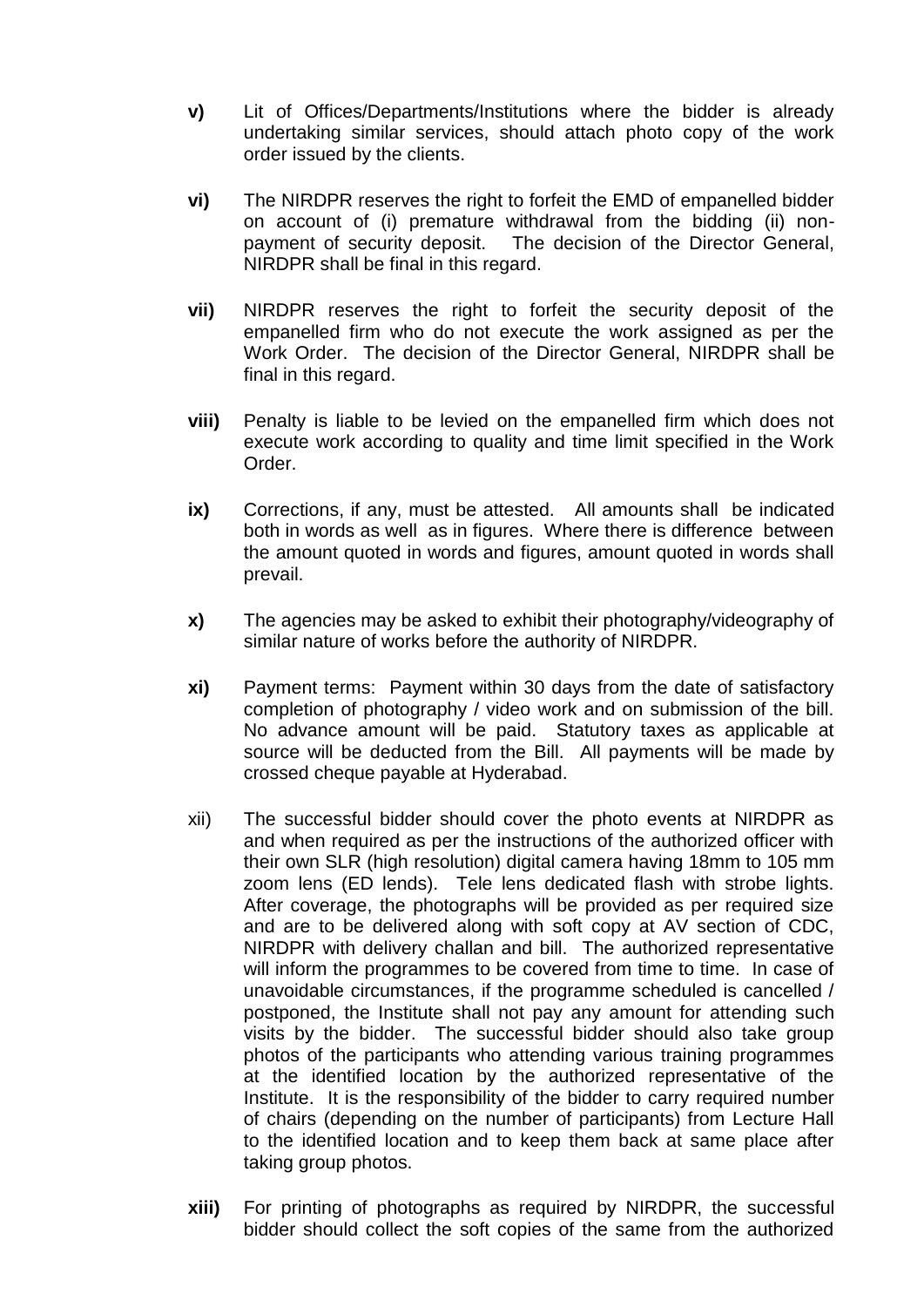representative of the Institute and deliver the photos on the same day/next day or as per the instructions.

- **xiv)** The photographs are to be printed on glossy paper, using Kodak/Konica/Fuji paper. The photos/videos are to be delivered to Audio Visual Section on the next day.
- **xv)** The bidder should attend the converge of photography even at short notices also.
- **xvi)** Group photographs should be given with course title and if required the names of the participants as given by Audio Visual Section in soft form.
- **xvii)** All photographs should be taken in digital format and the soft copies of the same should be given to Audio Visual Section.
- **xviii)** The contract period is for a period of two years which is extendable for one more year on mutual consent of both the parties on same terms and conditions. However, the contractor shall provide service till completion of the contract period or finalization of the next tender whichever is later.
- **xix) Termination of contract**: The Institute reserves the right to terminate the contract due to poor performance etc., by giving two months' prior notice.
- **xx) Arbitration:** In the event of any question, dispute or difference arising out of these conditions or any conditions contained in the Work Order or in connection with this contract, the same shall be referred to the sole arbitration of the DIRECTOR GENERAL, NIRDPR or a person appointed by him. The award of the arbitrator shall be final and binding on both the parties to this contract.
- **xxi) Jurisdiction:** Any dispute under contract will be subject to jurisdiction of local courts at Hyderabad only.
- **xxii)** The Director General, NIRDPR reserves the right to reject any or all the bids without assigning any reasons. The decision of the Director General, NIRDPR will be final in the matter.

**:o0o:**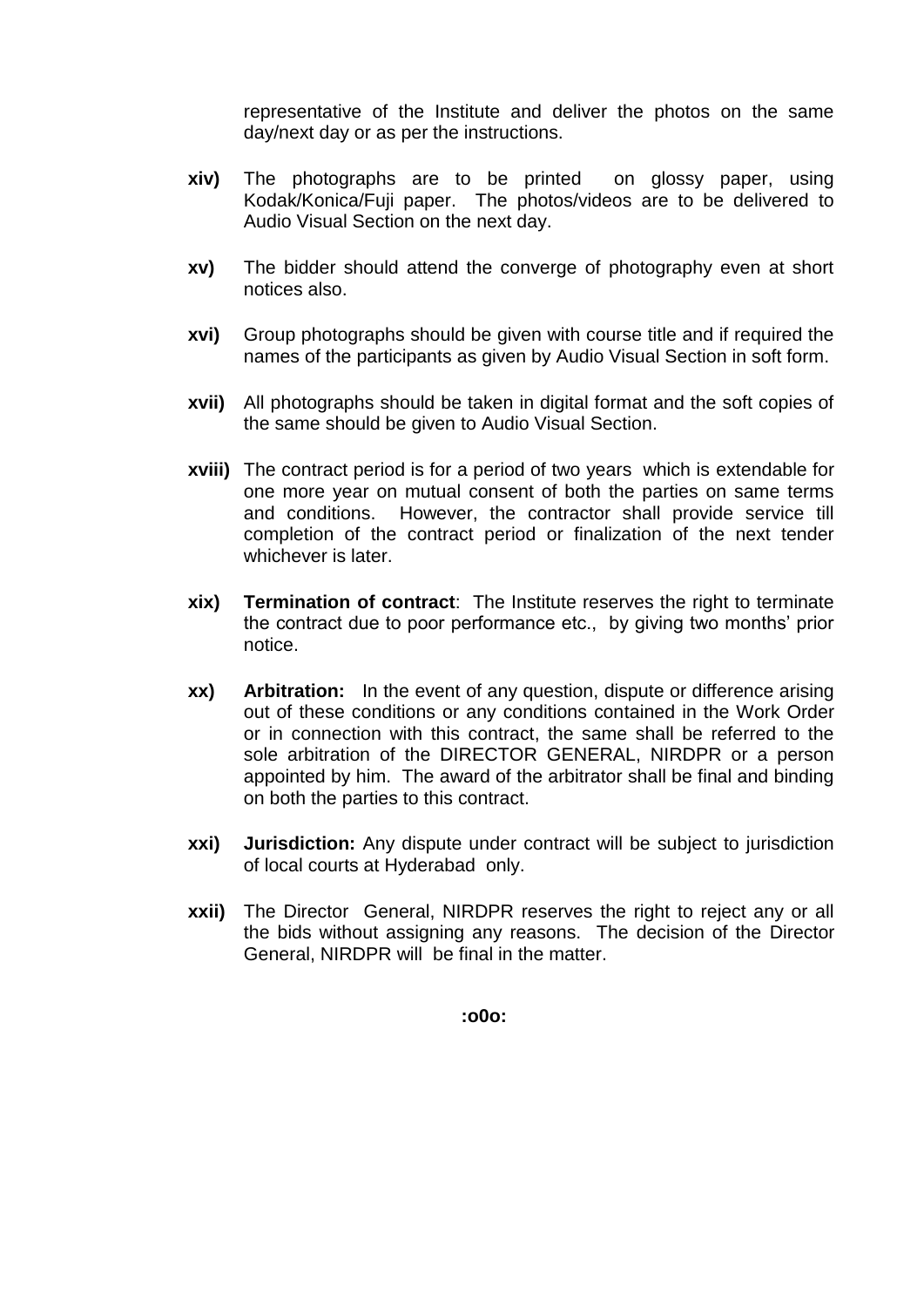**Annexure-I**



## **NATIONAL INSTITUTE OF RURAL DEVELOPMENT & PANCHAYATI RAJ Rajendranagar, Hyderabad – 500 030.**

## **TECHNICAL-FINANCIAL BID FOR EMPANELMENT OF AGENCY FOR PHOTOGRAPHY/VIDEOGRAPHY AND OTHER SERVICES**

**From:**

**To**

**The Asst. Registrar (T) National Institute of Rural Development & Panchayati Raj Rajendranagar Hyderabad – 500 030.**

**Sir,**

**Sub: Technical-Financial Bid for empanelment of agency for photography/videography and other services – Reg.**

## **PART – 1: TECHNICAL BID**

**...**

- 1. Name and Address of the Bidder :
- 2. Telephone No
- 3. Fax No :
- 4. Name of three major customer preferably govt. agencies to whom such services were provided during the proceeding three years:
	- i)
	- ii)
	- iii)
- 5. Details of PAN
- 6. Details of GST
- 7. Distance of the firm from NIRDPR (in kms.)
- 8. EMD Details :

| D.D. No.                   |  |
|----------------------------|--|
| Date:                      |  |
| Amount Rs. <u>________</u> |  |
| Bank: <b>Bank</b>          |  |
| Branch:                    |  |
|                            |  |

Documents related to Sl.No.4-8 should be attached with quotation.

## **PART-II: FINANCIAL BID**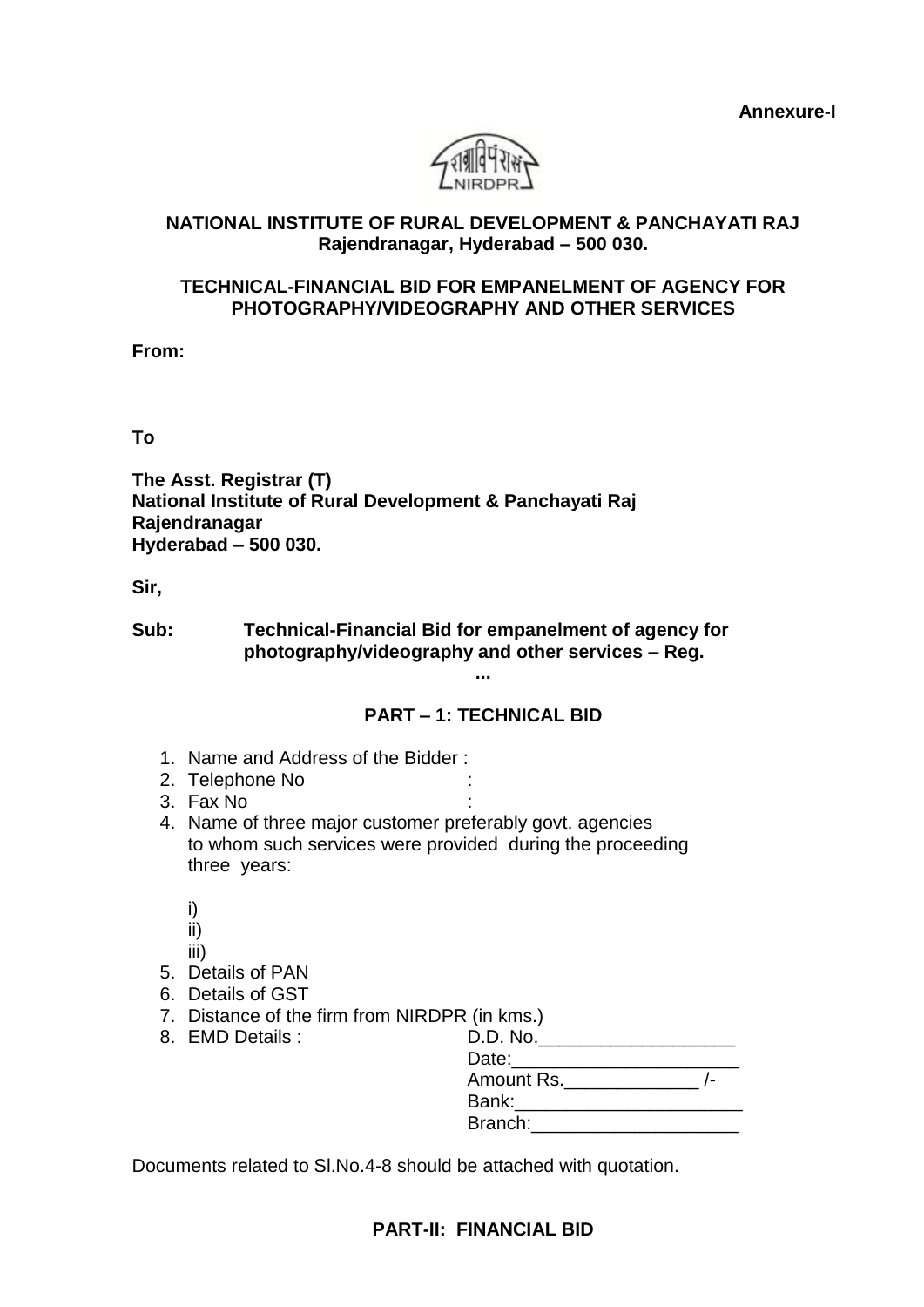I / We hereby offer the following rates for taking photographs at NIRDPR and supply of different size photographs as indicated below:

| SI.<br><b>No</b>                | Description of the item                                                              | Qty.           | Rate quoted (Rs) |          |  |  |  |  |
|---------------------------------|--------------------------------------------------------------------------------------|----------------|------------------|----------|--|--|--|--|
|                                 |                                                                                      |                | In figures       | In words |  |  |  |  |
|                                 | A. Inhouse i.e. NIRDPR photographer will take photograph - only printing             |                |                  |          |  |  |  |  |
| needs to be done by the vendor) |                                                                                      |                |                  |          |  |  |  |  |
| 1.                              | Printing and supply of different size                                                |                |                  |          |  |  |  |  |
|                                 | photographs                                                                          |                |                  |          |  |  |  |  |
|                                 | $-4"X6"$ size                                                                        | 1              |                  |          |  |  |  |  |
|                                 | $-8"12"$ size                                                                        | 1              |                  |          |  |  |  |  |
|                                 | $-12"X10"$ size                                                                      | 1              |                  |          |  |  |  |  |
|                                 | $-12X18"$ size                                                                       | 1              |                  |          |  |  |  |  |
| 2                               | Printing of digital / negative 4"X6" size                                            | $\mathbf 1$    |                  |          |  |  |  |  |
| $\overline{3}$                  | Passport size 4 copies                                                               | $\overline{4}$ |                  |          |  |  |  |  |
| $\overline{4}$                  | Charges extra passport size photos (4<br>copies)                                     |                |                  |          |  |  |  |  |
| 5                               | Video coverage with 3 CCD<br><b>FHD</b>                                              |                |                  |          |  |  |  |  |
|                                 | cameras / 4k cameras (FHD or UHD                                                     |                |                  |          |  |  |  |  |
|                                 | quality) - editing, titles, dubbing for                                              |                |                  |          |  |  |  |  |
|                                 | event/half day coverage - final output                                               |                |                  |          |  |  |  |  |
|                                 | should be delivered in FHD or 4 k format                                             |                |                  |          |  |  |  |  |
|                                 | in DVD or hard Disk                                                                  |                |                  |          |  |  |  |  |
|                                 | Rate for one hour                                                                    |                |                  |          |  |  |  |  |
|                                 | Rate for half a day                                                                  |                |                  |          |  |  |  |  |
|                                 | Rate for full day                                                                    |                |                  |          |  |  |  |  |
| 6                               | 3 CCD camera FHD quality / 4k cameras                                                |                |                  |          |  |  |  |  |
|                                 | - editing, titles, dubbing for event/full day                                        |                |                  |          |  |  |  |  |
|                                 | coverage - final output should be                                                    |                |                  |          |  |  |  |  |
|                                 | delivered in FHD or 4k format in DVD or                                              |                |                  |          |  |  |  |  |
|                                 | hard Disk.<br>B. Both i.e. Vendor will take photograph and printing also needs to be |                |                  |          |  |  |  |  |
|                                 | done by them                                                                         |                |                  |          |  |  |  |  |
| $\mathbf 1$                     | Printing and supply of different size                                                |                |                  |          |  |  |  |  |
|                                 | photographs                                                                          |                |                  |          |  |  |  |  |
|                                 | -4"X6" size                                                                          | 1              |                  |          |  |  |  |  |
|                                 | $-8"12"$ size                                                                        | 1              |                  |          |  |  |  |  |
|                                 | $-12"X10"$ size                                                                      | 1              |                  |          |  |  |  |  |
|                                 | $-12X18"$ size                                                                       | 1              |                  |          |  |  |  |  |
| 2                               | Printing of digital / negative 4"X6" size                                            | 1              |                  |          |  |  |  |  |
| $\overline{3}$                  | Passport size 4 copies                                                               | 4              |                  |          |  |  |  |  |
| $\overline{4}$                  | Charges extra passport size photos (4                                                |                |                  |          |  |  |  |  |
|                                 | copies)                                                                              |                |                  |          |  |  |  |  |
| 5                               | Video coverage with 3 CCD FHD                                                        |                |                  |          |  |  |  |  |
|                                 | cameras / 4k cameras (FHD or UHD                                                     |                |                  |          |  |  |  |  |
|                                 | quality) - editing, titles, dubbing for                                              |                |                  |          |  |  |  |  |
|                                 | event/half day coverage - final output                                               |                |                  |          |  |  |  |  |
|                                 | should be delivered in FHD or 4 k format                                             |                |                  |          |  |  |  |  |
|                                 | in DVD or hard Disk3                                                                 |                |                  |          |  |  |  |  |
|                                 | Rate for one hour                                                                    |                |                  |          |  |  |  |  |